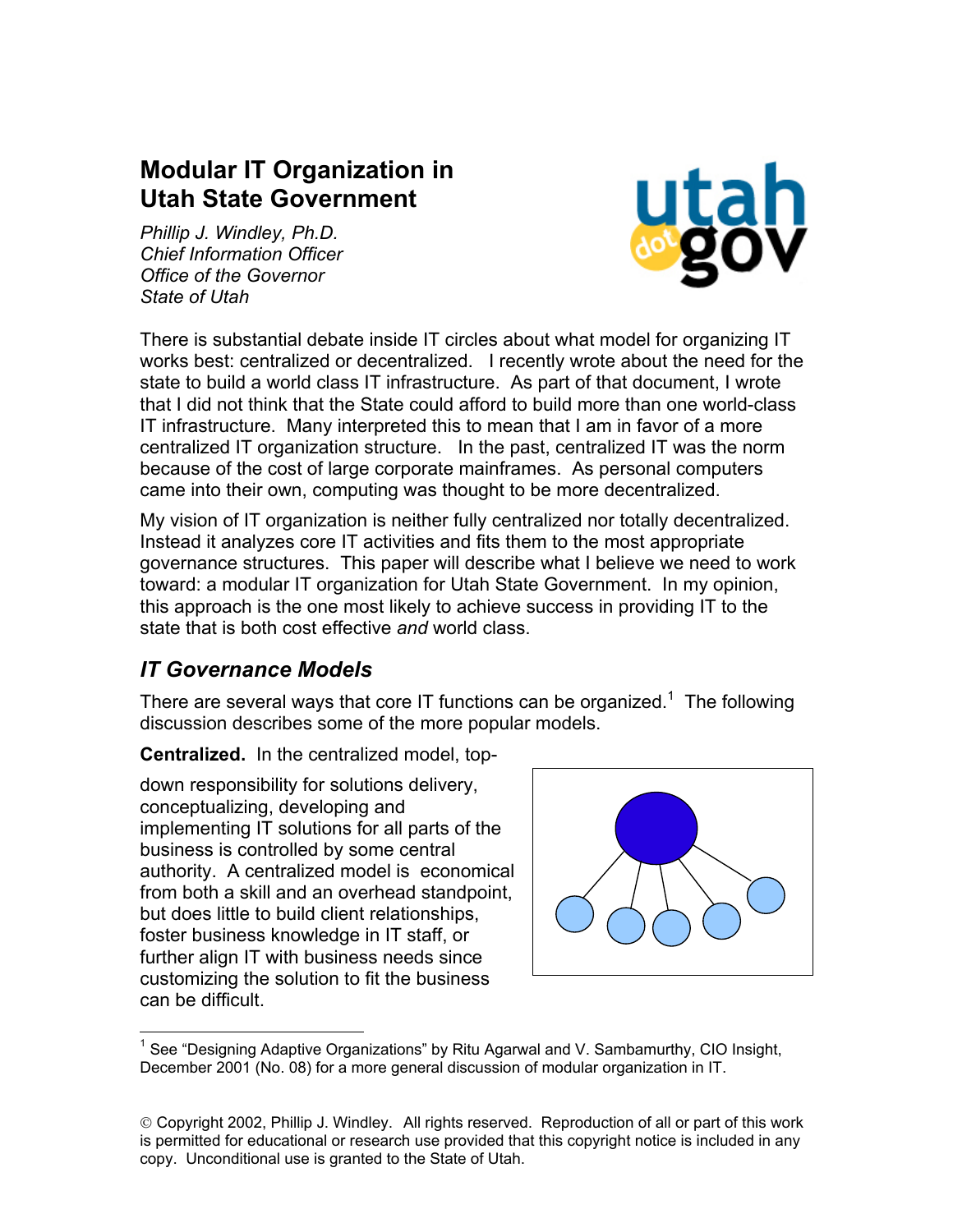**Centralized, with CRM Role.** In this model, the conceptualization and delivery of IT services is still carried out by a central authority, but that authority is augmented with the addition of customer relationship managers—people who deal directly with customers on behalf of the centralized authority to mitigate some of the disadvantages of the central model. This model does much better than the pure



centralized model because it aligns IT with business needs and builds client relationships. Nevertheless, it does require the additional overhead of staffing the CRM function and also requires that effective coordination to occur between the CRM staff and solution delivery teams.

**A Federated Model.** In the federated model, a statewide IT unit such as the CIO's office has primary responsibility for architecture, common infrastructure and services, and standards decisions, while each agency IT department has primary responsibility for application resource decisions. Agency IT managers report into the agency director as well as the central IT organization. The federated model gives good balance between enterprise and local innovation. Also, it is quite effective at aligning IT with the needs of



the business. The disadvantages of the federated model are the complexity of coordinating among so many players, the problem of dual reporting relationships, and, most importantly, the high administrative and staff costs of supporting multiple IT organizations.

**Decentralized.** The decentralized model is the loosest of the organizational choices. In the decentralized model, solutions delivery is aligned with the agency line of business and IT managers report to the agency director. When coordination happens, it is achieved in IT management and executive councils. The decentralized approach gives agencies the most control over IT direction and closely aligns IT service delivery with agency needs.

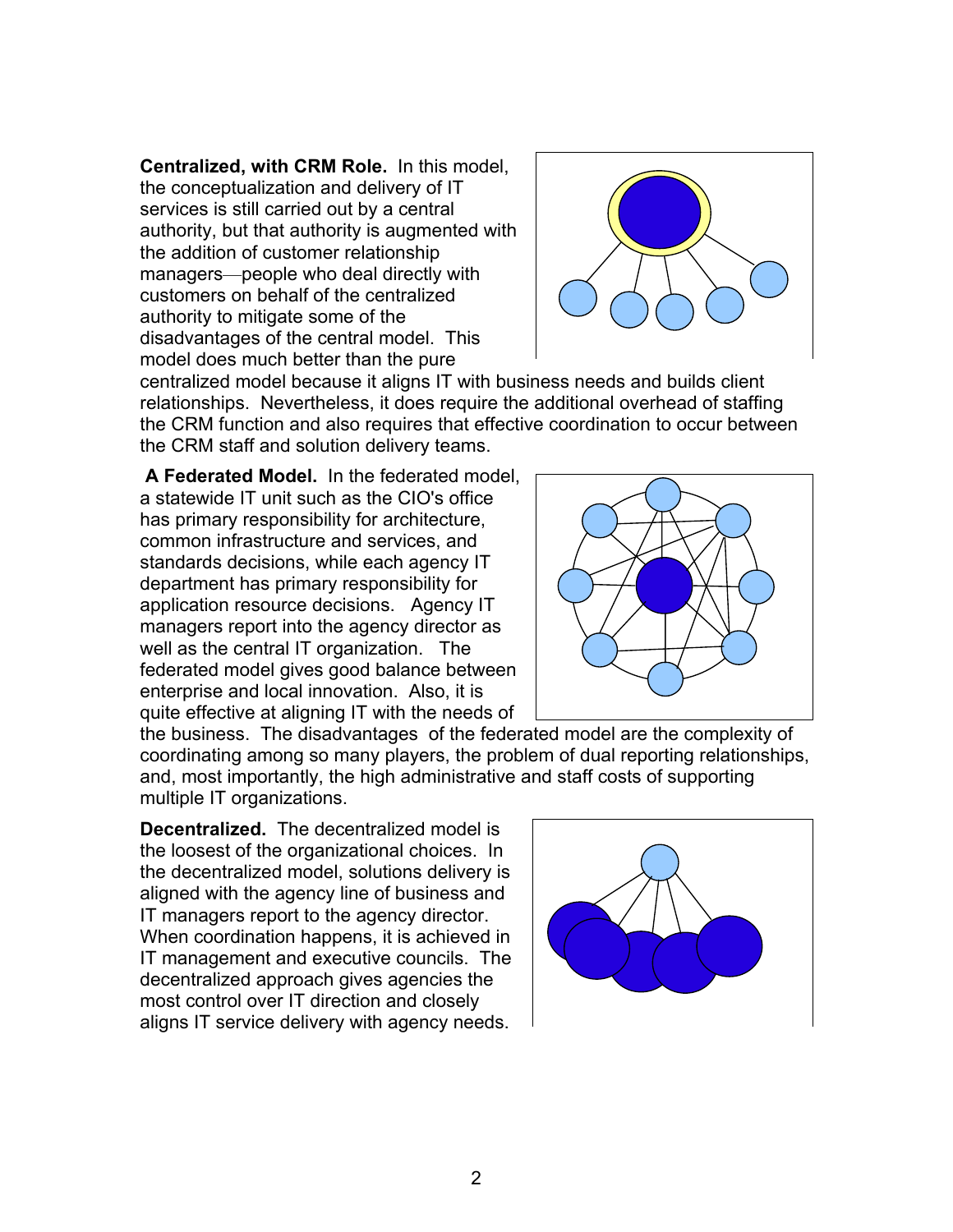

The cost of the decentralized approach is high, however. This model does little to leverage enterprise knowledge, information, or processing. Duplicate IT operations are likely and, as a result, costly. A decentralized approach leads to pockets of innovation and excellence with little ability to respond to strategic initiatives. What's more, IT staff have little opportunity for career development or training because they are fragmented across a large number of separate organizations. This also makes re-training a very costly proposition when IT staff transfer from one agency to another.

## *Choosing an Organizational Model*

In choosing an appropriate organizational model for IT in a business or the state, one could simply pick from the above list, customize the result where necessary, pay the price of any disadvantages, and hope for the best. Another, more flexible, method is to choose all of the organizational models that fit and apply them to IT activities in a modular fashion. In doing this, we analyze each activity that IT organizations typically perform and then assign the right organizational model for each activity.

This section describes seven activities that are common to IT organizations and discusses the application of these organizational models to each. These activities are shown in Figure 1. Three of these activities are core IT activities: value innovation, solutions delivery, and service provisioning. The other four are peripheral activities that support the core activities.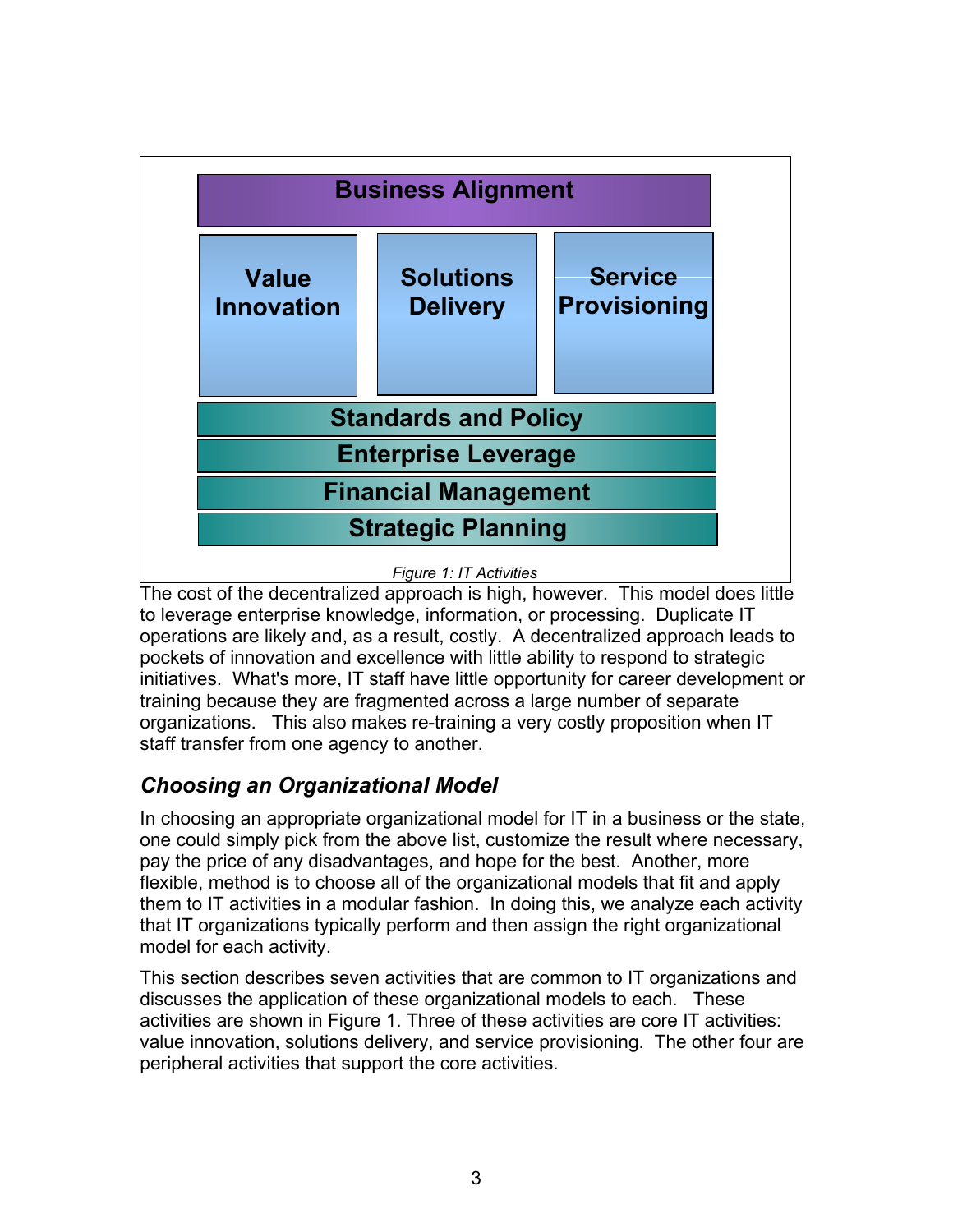Table 1 shows the activities described in the next section and matches each to the various organizational models described above. As we discuss each activity, we'll describe the organizational models that can be successfully and economically applied to that activity. Please note that the decentralized column is empty because a fully decentralized model cannot be economically applied to any of these activities.

|                                           | <b>Centralized</b> | <b>Centralized</b><br>(CRM) | <b>Federal</b> | <b>Decentralized</b> |
|-------------------------------------------|--------------------|-----------------------------|----------------|----------------------|
| <b>Value innovation</b>                   |                    |                             | X              |                      |
| <b>Solutions Delivery</b>                 |                    | $\mathsf{X}$                | X              |                      |
| <b>Service</b><br>Provisioning            |                    | X                           |                |                      |
| <b>Strategic Planning</b>                 | X                  |                             |                |                      |
| <b>Financial</b><br><b>Management</b>     |                    |                             | X              |                      |
| <b>Enterprise</b><br>Leverage             | X                  |                             |                |                      |
| <b>Standards &amp;</b><br><b>Policies</b> |                    |                             | X              |                      |

*Table 1:Matching IT Activities to Organizational Models* 

#### **Core IT Activities**

**Value Innovation**. Value innovation occurs when an organization uses IT to change and improve how it conducts its day to day business operations. Examples might be building a system to automate some previously manual task or replacing several smaller IT systems with a larger integrated system that does the work of the smaller systems in an enhanced manner. Value innovation requires an ongoing analysis of how IT can be used to strengthen an agency's central roles and mission, enhance customer relationships, and connect with partners (other agencies, government, and even private industry). The overall goal of value innovation is to improve organizational performance by ensuring that the IT goals and activities of the organization are fully aligned with its business goals and activities.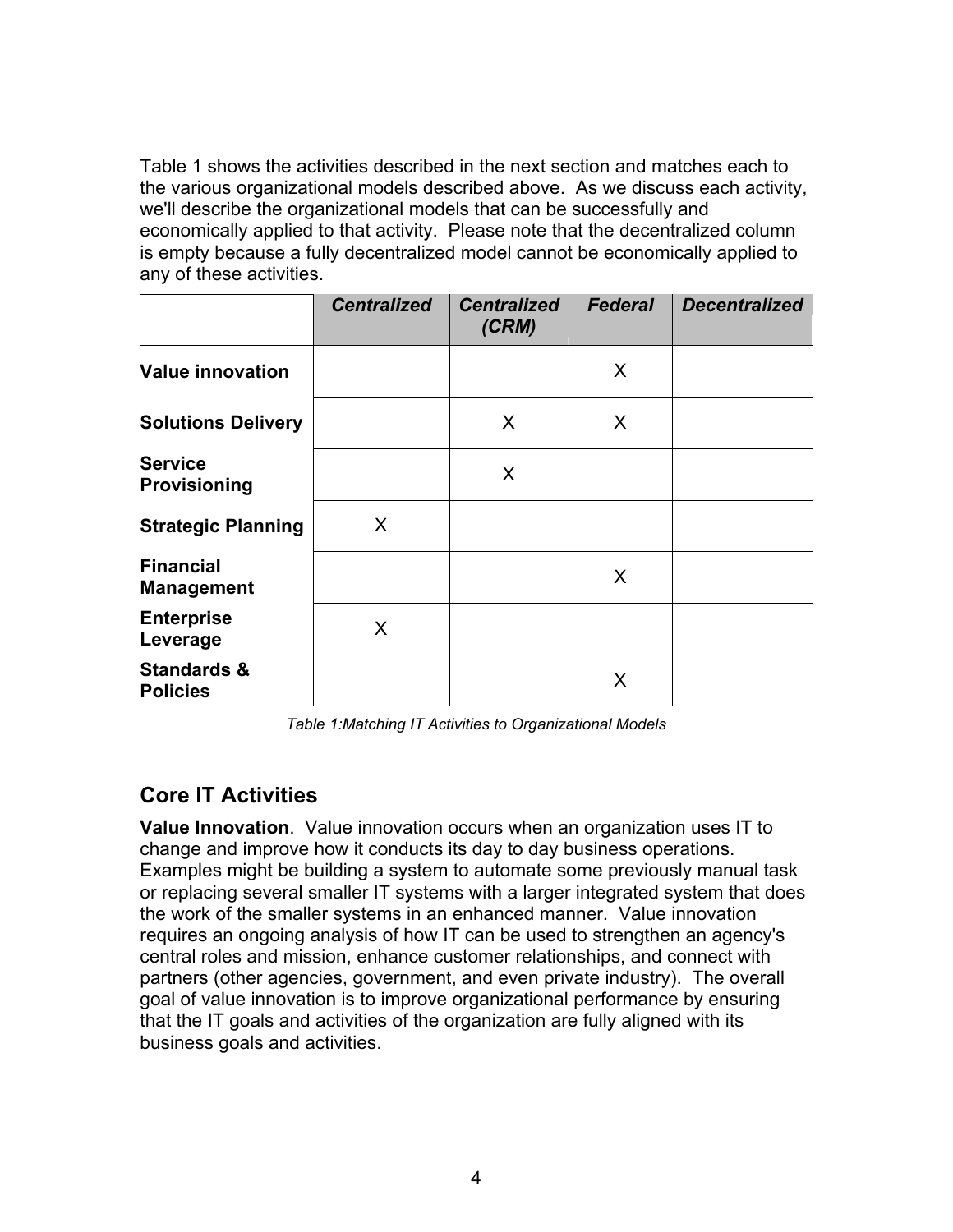A federated organizational model serves this activity best because while the agencies know their respective lines of business best, the enterprise has an interest in ensuring that the innovation is done efficiently, in line with enterprise wide objectives, and in accordance with enterprise standards and policies. A federal organization depends on having IT experts in the agencies who can help agency business managers understand what technology can do, how it can be applied to agency business needs, and guide agency strategic planning processes to maximize the effectiveness of IT investments. These agency IT experts need a deep understanding of agency lines of business as well as close ties to the enterprise IT organization and the products and services it offers. Agency IT experts must be well versed in technology applicable to agency business. In this activity, agency experts are most accurately seen as informed, demanding consumers of IT solutions and services.

The fact that this activity is federated implies that there is a great deal of coordination and shared governance between agencies and the CIO's office. This coordination determines where the innovation should take place, whether there is a sufficient return on investment (ROI) to justify the innovation, and the proper degree of coordination with other agencies attempting similar projects.

**Solutions Delivery**. Solutions delivery is the process of realizing the systems envisioned in the value innovation function. Solutions delivery is done by analyzing business needs, designing IT applications to meet those needs, and delivering the resulting applications using packaged software, internal development, or outsourced development. The goal of solutions delivery is to create and deliver IT applications that are both on-time and on-budget.

Solutions delivery can be done using a federated approach where agency personnel, the CIO's office and ITS cooperate to carry out the development, deployment and ultimate operation of a solution. Solutions delivery can also be done using a centralized strategy with strong CRM support to agency personnel who are managing the project. Note that whether the delivery is performed using a federated or centralized (CRM) model, there is always a group inside the agency, probably the group doing value innovation, who is serving as the customer and ensuring that the agency gets the solution they need.

Whether this activity is performed using a federated or centralized (CRM) model depends on a number of factors including the strength of agency IT staff, their familiarity with the required technology, time to market considerations, and the level of integration that the delivery will need with enterprise and other agency resources.

**Service Provisioning**. Services are IT utilities or commodities such as network connectivity, desktop computers, email and other servers, data centers, and other aspects of IT that support solutions delivery. Services are the infrastructure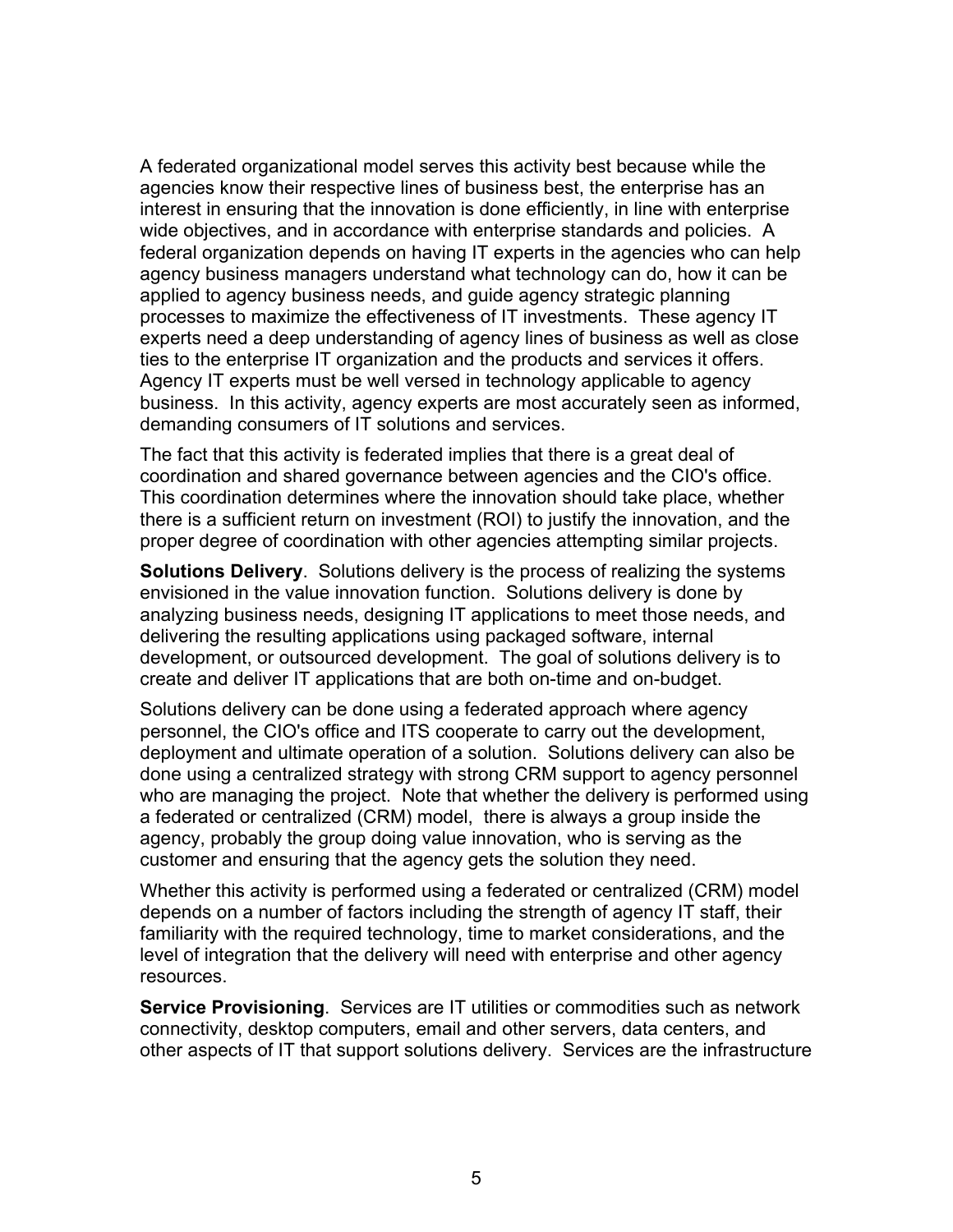that other IT activities are built on. Service provisioning is the process of deploying and operating needed services at the lowest possible cost. Since services must be reliable, cost-effective, and secure, the service provisioning organization must spend a great deal of time and effort developing and implementing processes and metrics.

Service provisioning is best done using a centralized (CRM) model for the following reasons:

- Agencies can leverage very little return by providing commodity types of services apart from ITS. At the same time, the economies of scale for these services are large and provide the state with significant savings when combined across the enterprise. Combining these two facts leaves little reason for agencies to argue for significant autonomy in this area.
- Delivering commodity services in a manner that is highly reliable, available, and secure requires large investments in people and equipment as well as the development of an organization that can respond to problems on a 24x7 basis. A large IT organization, such as ITS, can more easily field groups to deal with security, release management, capacity planning, and develop expertise in these areas. Hiring these same groups at the agency level would be ineffective from a cost standpoint since their specialized knowledge could not be effectively leveraged across the enterprise.
- Technology changes and our own goals demand that we have consistent and common infrastructure. A good example is voice over IP (VoIP) telephony. We simply cannot deploy VoIP telephones until we have a single, consistent network infrastructure from wall-plate to wall-plate.

#### **Other IT Activities**

**Strategic Planning**. Strategic planning, as described here, is the process of establishing the role and mission of IT in the enterprise. Strategic planning for enterprise needs in IT gives broad vision and guidance to the teams doing value innovation, solutions delivery, and service provisioning so that they can plan for upcoming needs. Such statewide activity also informs agency strategic planners as to what the agency can expect from a global IT perspective and what IT requirements the agency will need to meet in order to be in compliance with enterprise-wide business requirements.

Strategic planning is a centralized activity carried out by the CIO's office with support from ITS and input from agency IT organizations. This planning is one of the primary methods that the Governor has to affect agency IT activities and ensure that such activities are in keeping with overall enterprise goals and objectives.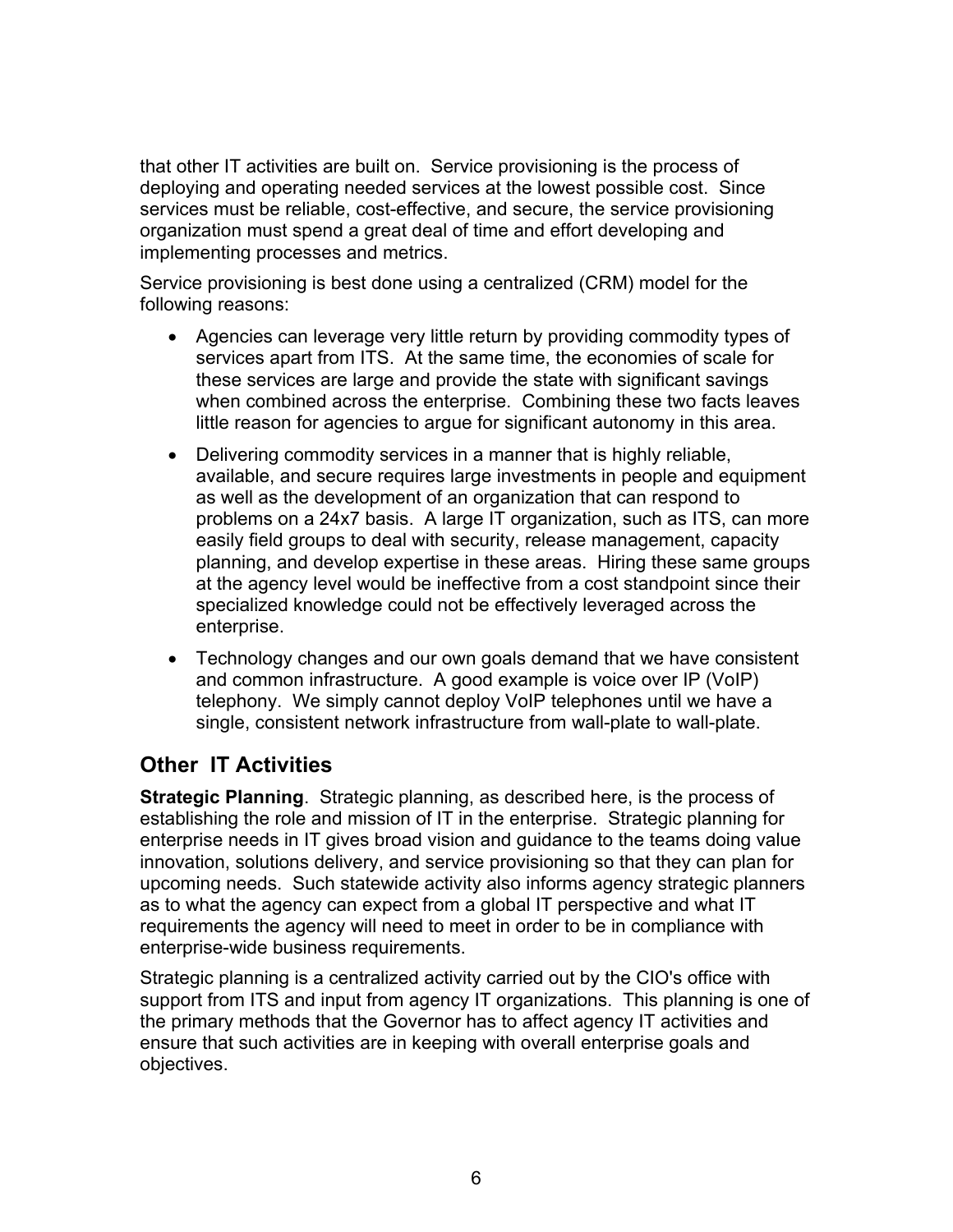**Financial Management**. Financial management comprises activities such as structuring service level agreements, benchmarking service levels and costs of service delivery, measuring service and financial performance, developing business cases, and building and reviewing ROI analyses of new IT investments. The goal of financial management is to ensure that the IT organization is fiscally sound and meeting the obligations given to it by management and the legislature. Financial management should provide evidence of value added to the enterprise and the agency through the use of IT.

Financial management is best carried out using a federated model because the activities and measurements are carried out at all levels of the enterprise and often cross agency boundaries. The CIO's office establishes standards for reporting performance, project, and financial data and coordinates the gathering and subsequent presentation of that information to the Cabinet, the Governor, and the Legislature.

**Enterprise Leverage**. "Leveraging the enterprise" is another way of saying that we must do IT better and cheaper than we have ever done before. Enterprise leverage is the process of discovering where the enterprise can take advantage of synergies that exist between agencies, departments, and divisions. It is through the sharing of expertise, the transfer of best practices, the common use of infrastructure, the sharing of application development resources, and deployment of enterprise resource planning systems (ERP) that the value is gained. The goal of enterprise leverage is to decrease the overall cost of IT while increasing service levels.

Enterprise leverage is, by its nature, a centralized activity because it involves gathering information on plans and direction, the results of the value innovation activity, from each agency and coordinating and combining those results. This activity is carried out by the CIO's office with support from ITS.

**Standards and Policies**. Creating standards and policies is an important IT activity that forms an architectural blueprint for guiding the building of the enterprise's overall IT infrastructure, including agency purchased or built components. Standards and policies play an important role in establishing an IT infrastructure that is highly scalable, reliable, available, manageable, and secure. Standards and policies also prevent needless delay in implementing IT applications and other improvements while ensuring that applications can work together, even when such cooperation is not explicitly foreseen.

Because standards and policies affect each agency and, in general, are ultimately supported and paid for out of agency budgets, their creation and approval must be closely coordinated using a federated model.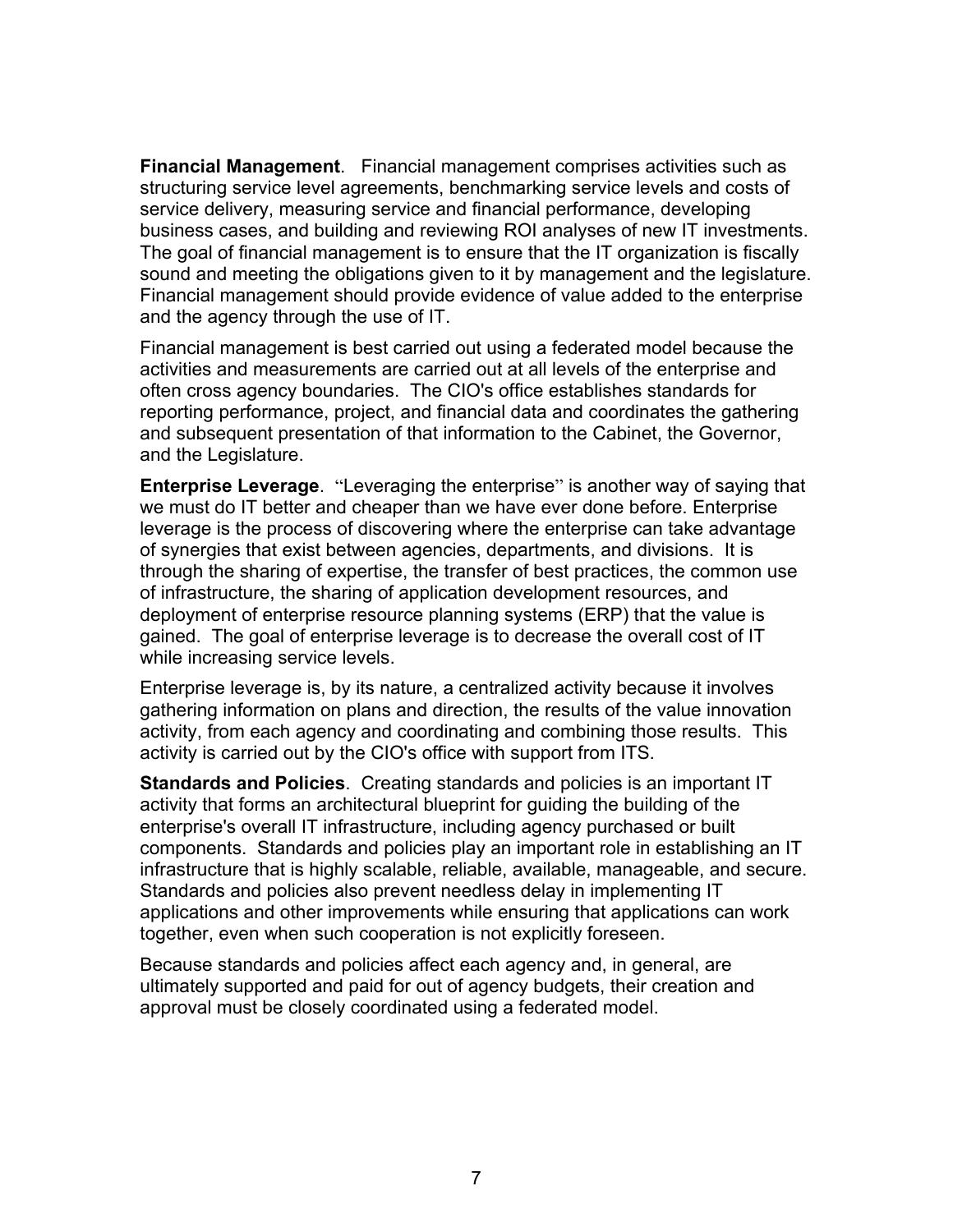## *Organizing Utah's IT*

In an earlier paper, I defined a world class IT infrastructure as having the following characteristics:

- Aligned with business needs
- High reliability, availability, and security
- High customer satisfaction
- Well established metrics
- Cost effective
- Data integrity

I believe that we cannot achieve these characteristics without the proper organization and the proper focus of attention and resources in the most effective ways. The modular IT organization, with its use of appropriate models for each IT activity, is the most cost effective way to achieve our goals.

Some may say that this is, more or less, the way IT is currently organized in the state and to a limited extent that's true. However, turf wars fueled sometimes by ego and other times by simple misunderstanding often contribute to a fear of change that keeps us from completely realizing this vision. The real rewards come in the complete realization of this model, not from merely having the right form or saying the right thing.

For example, many agencies persist in performing basic service provisioning (such as provisioning desktop computers and LAN administration) instead of turning that function over to ITS. I doubt any agency is going to sink or swim based on what brand of machines they use or what version of Windows is installed, still a lot of agency IT overhead is expended on those very issues instead of value innovation or solution delivery—two areas that agencies have a fundamental interest in performing well.

As an exercise, try going down the organizational chart of your IT organization and assigning each person in it to one of the seven IT activities mentioned in this paper. Do you agree that the proportion of expenditure in each activity is correct? Will it help the agency achieve its mission or are most of the people merely providing services that you can probably purchase somewhere else more cheaply?

The two functions that every IT organization in every agency in the state must perform in order to meet agency objectives are the value innovation and financial management pieces (everything else could be outsourced if we were so inclined). Can you clearly identify people in your organization who are responsible for these activities? Is value innovation a key, recognizable part of